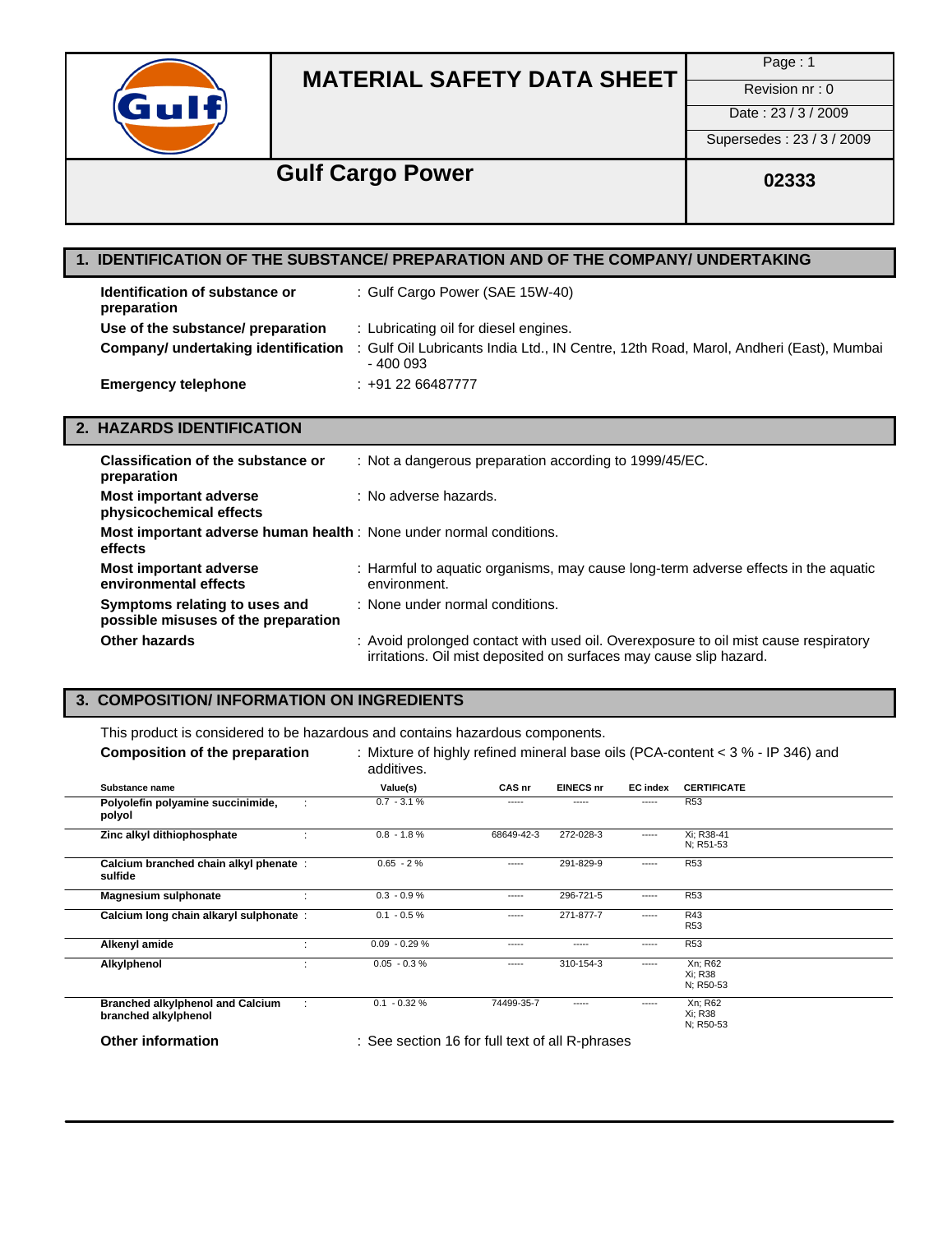

Page : 2

Date: 23/3/2009

Supersedes : 23 / 3 / 2009

## **Gulf Cargo Power** 02333

### **4. FIRST AID MEASURES**

| <b>First aid</b>          |                                                                                                                                                                     |
|---------------------------|---------------------------------------------------------------------------------------------------------------------------------------------------------------------|
| - After inhalation        | : Assure fresh air breathing. Obtain medical attention if breathing difficulty persists.                                                                            |
| - After contact with skin | : Remove affected clothing and wash all exposed skin area with mild soap and<br>water, followed by warm water rinse. Seek medical attention if irritation develops. |
| - After contact with eyes | : Rinse immediately with plenty of water. Seek medical attention if irritation develops.                                                                            |
| - After ingestion         | : DO NOT INDUCE VOMITING. Seek medical attention immediately.                                                                                                       |
| <b>Other Information</b>  | : If there is any suspicion of aspiration into the lungs either directly or as a result of<br>vomiting, obtain medical advice.                                      |

## **5. FIRE-FIGHTING MEASURES**

| Suitable extinguishing media<br><b>Extinguishing media which shall not</b> : Do not use a heavy water stream.<br>be used | : Dry chemical. Water fog. Foam. Carbon dioxide. Sand.                                                                                                               |
|--------------------------------------------------------------------------------------------------------------------------|----------------------------------------------------------------------------------------------------------------------------------------------------------------------|
| Special exposure hazards                                                                                                 |                                                                                                                                                                      |
| - Surrounding fires                                                                                                      | : Use water spray or fog for cooling exposed containers.                                                                                                             |
| - Combustion products/ resulting<br>gases                                                                                | : Under fire conditions, hazardous fumes will be present.                                                                                                            |
| fighters                                                                                                                 | Special protective equipment for fire-: Fire-fighters should use standard protective equipment and in enclosed spaces,<br>self-contained breathing apparatus (SCBA). |

## **6. ACCIDENTAL RELEASE MEASURES**

| <b>Personal precautions</b>      | : Keep public away from danger area. Wear recommended personal protective<br>equipment. Equip cleanup crew with proper protection.                                                                                                                       |
|----------------------------------|----------------------------------------------------------------------------------------------------------------------------------------------------------------------------------------------------------------------------------------------------------|
| <b>Environmental precautions</b> | : Prevent entry to sewers and public waters. Notify authorities if liquid enters sewers<br>or public waters.                                                                                                                                             |
| <b>Cleaning methods</b>          | : Clean up any spills as soon as possible, using an absorbent material to collect it.<br>Collect spills and put it into appropriated container. Use suitable disposal<br>containers. Recover the cleaning water for diposal. Spill area may be slippery. |

### **7. HANDLING AND STORAGE**

| General<br>Precautions in handling and storage | : No naked lights. No smoking. Keep away from sources of ignition.<br>: Handle in accordance with good industrial hygiene and safety procedures.                    |
|------------------------------------------------|---------------------------------------------------------------------------------------------------------------------------------------------------------------------|
|                                                |                                                                                                                                                                     |
| <b>Storage</b>                                 | : Keep container closed when not in use. Keep at temperature not exceeding $45^{\circ}$ C.<br>Keep only in the original container in a cool, well ventilated place. |
| <b>Handling</b>                                | : Wash hands and other exposed areas with mild soap and water before eat, drink or<br>smoke and when leaving work.                                                  |
| Specific use(s)                                | : Engine oil                                                                                                                                                        |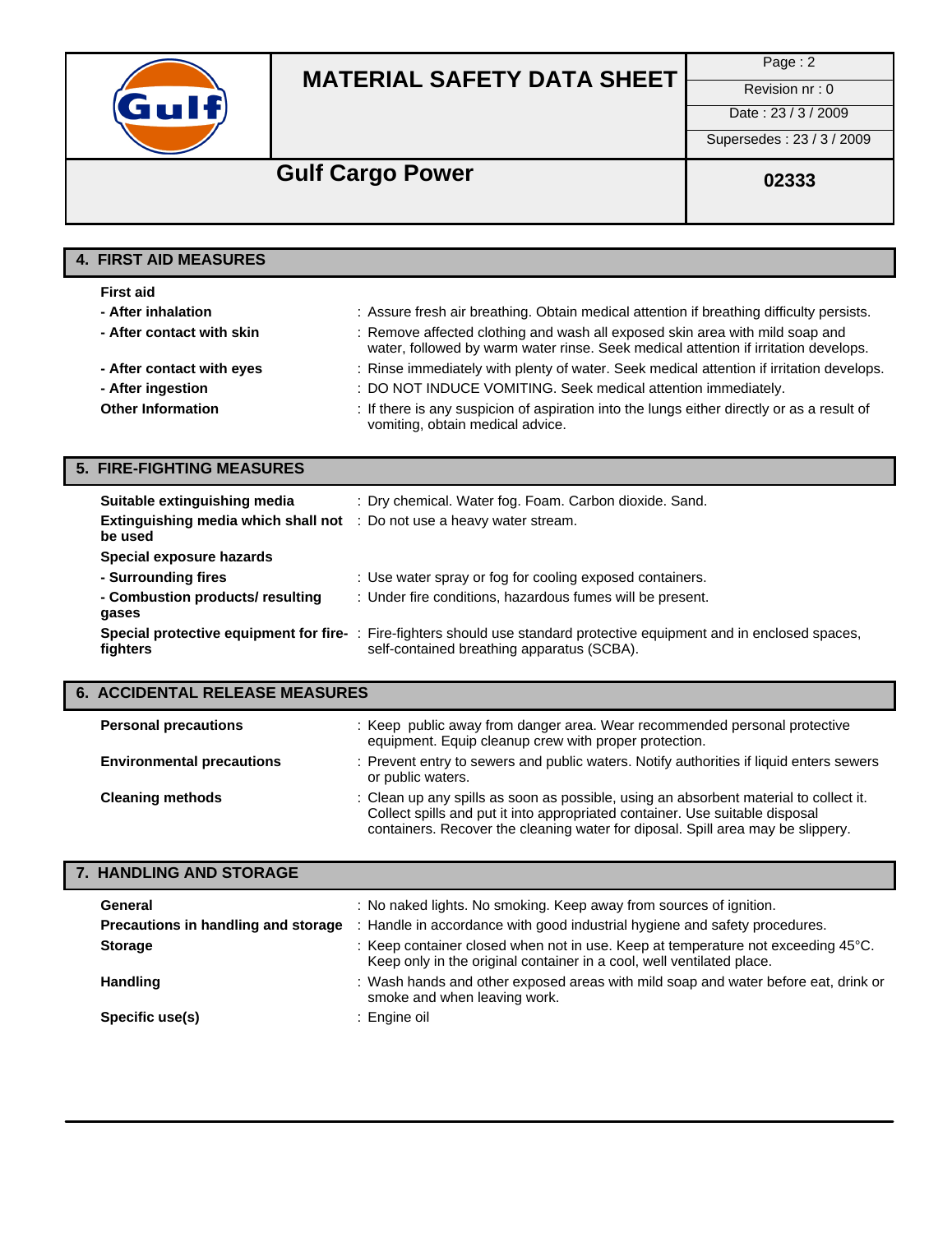

Page : 3

Date : 23 / 3 / 2009

Supersedes : 23 / 3 / 2009

## Gulf Cargo Power **Cargo Power Cargo Power Cargo Power Cargo 2333**

### **8. EXPOSURE CONTROL/ PERSONAL PROTECTION Exposure limit values** : according to TWA (TLV) ACGIH : 3 mg/m<sup>3</sup> for oil mist. **Occupational exposure controls - Respiratory protection** : No special respiratory protection equipment is recommended under normal conditions of use with adequate ventilation. **- Hand protection** : Use neoprene or rubber gloves. **- Eye protection** : Safety glasses. **- Skin protection** : No special clothing/skin protection equipment is recommended under normal conditions of use. **- Specific hygiene measures** : Provide local exhaust or general room ventilation to minimize dust and/or vapour concentrations. When using, do not eat, drink or smoke. Emergency eye wash fountains and safety showers should be available in the immediate vicinity of any potential exposure. **Environmental exposure controls** : See sections 6, 7, 12, 13.

#### **9. PHYSICAL AND CHEMICAL PROPERTIES**

| <b>General Information</b>                                |           |
|-----------------------------------------------------------|-----------|
| - Physical state                                          | : Liquid. |
| - Colour                                                  | : Amber.  |
| - Odour                                                   | : Mild.   |
| Important health, safety and<br>environmental information |           |
| - Pour point [°C]                                         | : -27     |
| - Viscosity at 100°C [mm <sup>2</sup> /s]                 | : 14.5    |
| - Flash point [°C]                                        | : 232     |
| <b>Other information</b>                                  |           |

### **10. STABILITY AND REACTIVITY**

| Stability of the preparation     | : Stable under normal condition.                 |
|----------------------------------|--------------------------------------------------|
| <b>Hazardous reactions</b>       | : No hazardous reaction at ambient temperatures. |
| <b>Conditions to avoid</b>       | : Open flame. Sparks. Overheating.               |
| <b>Materials to avoid</b>        | : Oxidizing agents. Strong acids, bases.         |
| Hazardous decomposition products | : None under normal conditions.                  |

| <b>11. TOXICOLOGICAL INFORMATION</b>              |                                                                                                                                                                          |  |  |
|---------------------------------------------------|--------------------------------------------------------------------------------------------------------------------------------------------------------------------------|--|--|
| <b>Routes of exposure</b><br><b>Acute Effects</b> | : Inhalation, ingestion, skin contact, eye contact                                                                                                                       |  |  |
| - Inhalation                                      | : Practically non toxic at normal conditions of usage. May cause respiratory irritation<br>following prolonged or repeated inhalation of excessive oil mist and vapours. |  |  |
| - Ingestion                                       | : Practically non toxic if swallowed in small doses. Larger quantities may cause<br>nausea & diarrhoea.                                                                  |  |  |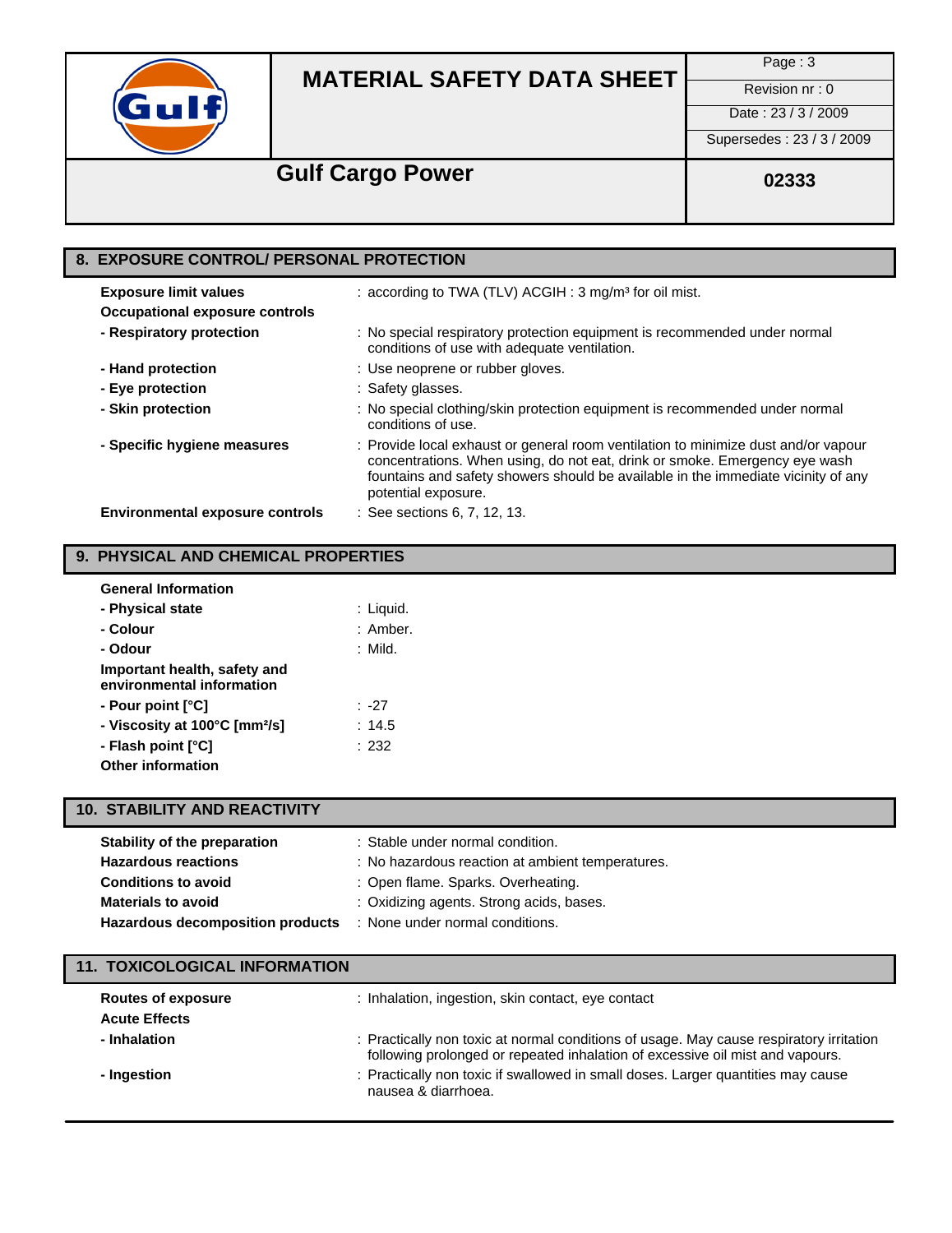

Page : 4

Date: 23 / 3 / 2009

Supersedes : 23 / 3 / 2009

# **Gulf Cargo Power** 02333

| 11. TOXICOLOGICAL INFORMATION (continued) |                                                                                                               |
|-------------------------------------------|---------------------------------------------------------------------------------------------------------------|
| - Skin contact                            | : Not expected to be a primary skin irritant. Prolonged or repeated exposure may<br>lead to dermatitis.       |
| - Eye Contact                             | : May cause mild, short-lasting discomfort to eyes. Based on test data for structurally<br>similar materials. |
| <b>Sensitization</b>                      | : No sensitization effects known.                                                                             |
| <b>Repeated dose toxicity</b>             | : No data available.                                                                                          |
| - Carcinogenicity                         | : No data available.                                                                                          |
| - Mutagenicity                            | : Not expected to be a mutagenic hazard                                                                       |
| - Reproductive toxicity                   | : No data available.                                                                                          |

#### **12. ECOLOGICAL INFORMATION**

| <b>Ecological effects information</b> | : Avoid release to the environment. Harmful to aquatic organisms, may cause long-<br>term adverse effects in the aquatic environment. |
|---------------------------------------|---------------------------------------------------------------------------------------------------------------------------------------|
| <b>Ecotoxicity</b>                    | : Not expected to be toxic.                                                                                                           |
| <b>Mobility</b>                       | : Ground water contamination may be caused through spillages                                                                          |
| Persistence and degradability         | : Base oil component - Expected to be inherently biodegradable.                                                                       |
| <b>Bioaccumulative potential</b>      | : Not determined.                                                                                                                     |
| <b>Results of PBT assessment</b>      | : No data available.                                                                                                                  |
| Other adverse effects                 | : None identified                                                                                                                     |

| <b>13. DISPOSAL CONSIDERATIONS</b> |                                                                                                                                                                        |
|------------------------------------|------------------------------------------------------------------------------------------------------------------------------------------------------------------------|
| Waste disposal                     | : S61 : Avoid release to the environment. Refer to special instructions/Safety data<br>sheets. Dispose in a safe manner in accordance with local/national regulations. |
| Waste-disposal procedures          | : See Directive $2001/118$ /EC                                                                                                                                         |
| Industrial waste number (EURAL)    | : 13 02 05 - mineral-based non-chlorinated engine, gear and lubricating oils.                                                                                          |

| $1.1$ $1.0000111$ $1.000001$ $1.00111$ $1.0001$ $1.0001$ |                                                                                         |
|----------------------------------------------------------|-----------------------------------------------------------------------------------------|
| Contaminated packaging                                   | : Do not attempt to refill or clean containers without proper instructions. Do not cut, |
|                                                          | pressurise, weld, braze, solder, drill, grind or expose such containers to the heat,    |
|                                                          | flame, sparks, static electricity or other sources of ignition. They may explode and    |
|                                                          | cause injury or death.                                                                  |

### **14. TRANSPORT INFORMATION**

| <b>Special Precaution</b>  | : Not regulated. |
|----------------------------|------------------|
| <b>General information</b> |                  |
| - UN No.                   | : Not regulated  |
| - ADR/RID                  | : Not regulated. |
| - IMO-IMDG code            | : Not regulated. |
| - ICAO/IATA                | : Not regulated. |